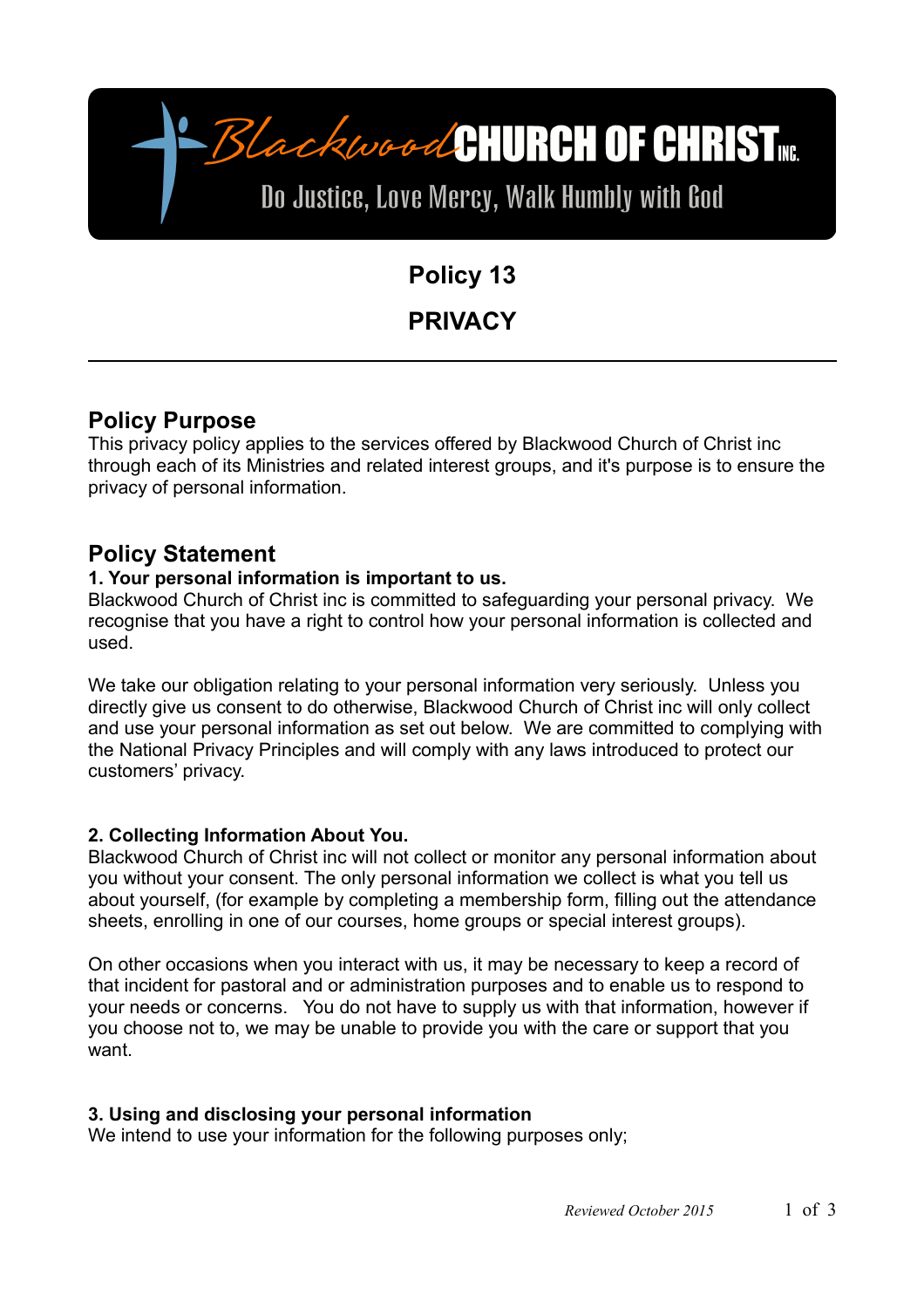▪ To provide pastoral care when needed and as required

▪ To maintain records of our membership, attendances and enrolment in special interest groups, courses, activities.

- To ensure the health and welfare of children under our care,
- To provide contact information between consenting members
- To maintain administrative and financial records,
- To make statistical data for marketing analysis.

If any other purpose arises other than those listed above, you will be advised at that time. In nearly all circumstances when we use your information for the purposes outlined above, the information is kept within Blackwood Church of Christ inc.

You will appreciate that we sometimes need to share your information with an outside organisation for some special technical purposes but which are necessary to provide our range of services and support. (e.g. outside technical support for IT systems, etc.)

Blackwood Church of Christ inc recognises the importance of you giving us your personal information. We will not use or disclose any information about you for other purposes without your consent, except in exceptional cases such as if disclosure is required by law or is necessary to protect the rights or property of Blackwood Church of Christ inc or any other member of the public or to lessen a serious threat to a person's health or safety.

#### **4. When we contact you**

We may contact you at either the email or postal address that you have given us in order to provide you with information regarding services, activities or special events which might be of interest to you.

We will not send you any other promotional or social information without first asking whether you wish to receive it. If you are receiving promotional information from us that you no longer wish to receive, you may request that your name be removed from our list by contacting the church. Please allow 14 days for your request to be processed.

#### **5. Accessing the information we keep about you**

If at any time you want to know what personal information you have provided to us, you can contact us in writing. As a part of our information protection policy, we require any request for information to be in writing. Our file of your information will be made available to you within 14 days of receipt of the written request.

#### **6. Changing and Deleting the information that we have about you**

If at any time you wish to change personal information that is inaccurate or out of date, please advise us and we will amend the record. If you wish to have your personal information deleted, please advise us in writing and we will take all reasonable steps to delete it unless we need to keep it for legal or contractual reasons.

However, please note that deletion of your personal information may prevent us from providing you with the care or support that you want.